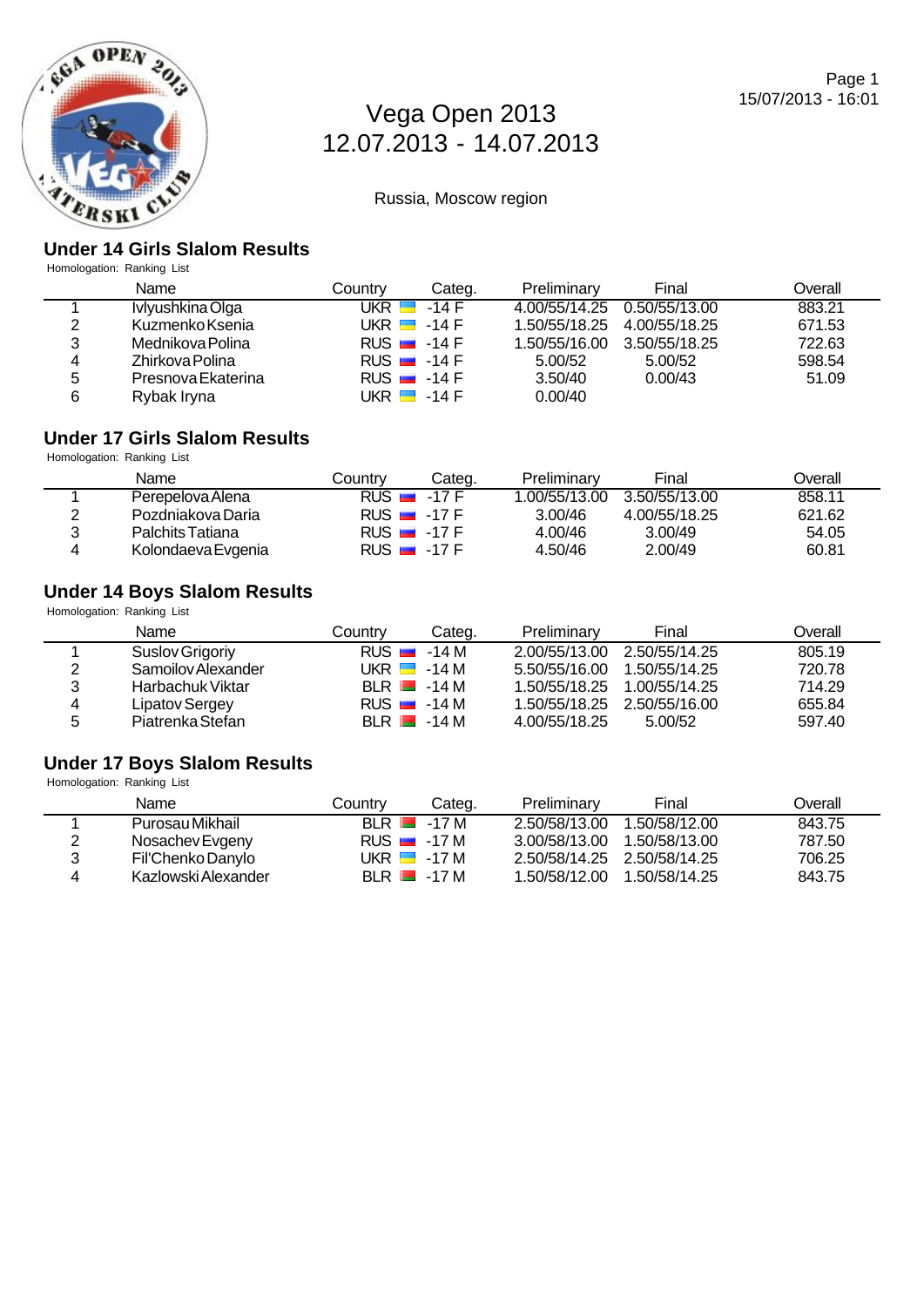

Russia, Moscow region

### **Open Ladies Slalom Results**

Homologation: Ranking List

|    | Name                | Country | Categ.      | Preliminary   | Final         | Overall |
|----|---------------------|---------|-------------|---------------|---------------|---------|
|    | Kashitsina Liudmila |         | $RUS$ Ope F | 5.00/55/12.00 | 2.00/55/11.25 | 870.59  |
| 2  | Dymant Iryna        |         | $BLR$ Ope F | 3.50/55/12.00 | 4.50/55/12.00 | 829.41  |
| 3  | Shevkunova Alisa    |         | $RUS$ Ope F | 1.50/55/12.00 | 4.50/55/12.00 | 829.41  |
| 4  | Sergeeva Karina     |         | $RUS$ Ope F | 5.00/55/13.00 | 2.00/55/12.00 | 800.00  |
| 5  | Kashitsina Olga     |         | $RUS$ Ope F | 5.00/55/13.00 | 1.00/55/14.25 | 764.71  |
| 6  | Gibinska Alexandra  |         | $RUS$ Ope F | 2.00/55/13.00 |               | 729.41  |
|    | Vorona Maria        |         | $RUS$ Ope F | 4.00/55/14.25 |               | 682.35  |
| 8  | Renard Anna         |         | $RUS$ Ope F | 3.00/55/14.25 |               | 670.59  |
| 8  | Savina Polina       |         | $RUS$ Ope F | 3.00/55/14.25 |               | 670.59  |
| 10 | Kovalenko Anna      |         | $RUS$ Ope F | 2.50/55/18.25 |               | 29.41   |

## **Over 35 Men Slalom Results**

Homologation: Ranking List

|                | Name             | Country                  | Categ. Preliminary | Final                                          | Overall |
|----------------|------------------|--------------------------|--------------------|------------------------------------------------|---------|
|                | Mednikov Aleksey | $RUS = 35 + M$           | 2.50/49            | 4.00/55/12.00                                  | 823.53  |
| $\overline{2}$ | Motov Andrey     |                          |                    | RUS 35+ M 2.50/55/14.25 2.00/55/16.00          | 664.71  |
| 3              | Maver Kris       |                          |                    | USA $\equiv$ 35+ M 5.50/55/18.25 2.00/55/16.00 | 588.24  |
| $\overline{4}$ | Simonov Sergey   | RUS $\equiv$ 35+ M       | 1.50/49            | 4.00/52                                        | 47.06   |
| 5              | Marchenko Igor   | RUS $\blacksquare$ 35+ M | 3.00/49            | 3.00/52                                        | 35.29   |

#### **Open Men Slalom Results** Homologation: Ranking List

|                 | Name                      | Country              | Categ.           | Final<br>Preliminary                                         | Overall |
|-----------------|---------------------------|----------------------|------------------|--------------------------------------------------------------|---------|
|                 | Campbell Glenn            | GBR <b>品</b>         | Ope <sub>M</sub> | 1.50/58/12.00<br>3.00/58/11.25<br>(Tie break: 5.00/58/11.25) | 824.18  |
| 2               | Papakul Nikita            |                      | $BLR$ OpeM       | 3.00/58/11.25<br>3.00/58/11.25<br>(Tie break: 4.00/58/11.25) | 824.18  |
| 3               | <b>Bushyn Siarhei</b>     | $BLR$ $\blacksquare$ | Ope M            | 3.00/58/11.25<br>3.50/58/11.25<br>(Tie break: 1.50/58/11.25) | 829.67  |
| 4               | Mistryukov Alexander      |                      | $RUS$ OpeM       | 3.00/58/11.25<br>3.00/58/11.25<br>(Tie break: 5.25/58/12.00) | 824.18  |
| 5               | Isayeu Aliaksandr         |                      | $BLR$ OpeM       | 1.50/58/12.00<br>3.00/58/11.25<br>Tie break: 1.50/58/12.00)  | 824.18  |
| $6\phantom{1}6$ | <b>Sukhotin Dmitriy</b>   |                      | $RUS$ OpeM       | 2.00/58/12.00<br>2.50/58/12.00                               | 752.75  |
| 7               | <b>Trushechkin Andrey</b> |                      | $RUS$ OpeM       | 0.50/58/13.00<br>3.50/58/13.00                               | 697.80  |
| 8               | Morozov Igor              |                      | $RUS$ OpeM       | 1.00/58/11.25                                                | 802.20  |
| 9               | Feoktistov Vadim          | $RUS$ $\blacksquare$ | Ope M            | 2.50/58/13.00                                                | 686.81  |
| 10              | Nikolaev Anton            | $RUS$ $\blacksquare$ | Ope M            | 1.50/58/13.00                                                | 675.82  |
| 11              | Ryanzin Vladimir          | RUS                  | Ope M            | 4.00/58/14.25                                                | 637.36  |
| 12              | Suslov Denis              | RUS                  | Ope M            | 2.50/58/16.00                                                | 554.95  |
| 13              | Musalnikov Mikhail        | RUS                  | Ope M            | 3.00/58/18.25                                                | 32.97   |
| 14              | Mikhaylov Maxim           | $RUS$ $\blacksquare$ | Ope M            | 2.50/58/18.25                                                | 27.47   |
| 15              | Novik Pavel               | RUS                  | Ope M            | 2.00/58/18.25                                                | 21.98   |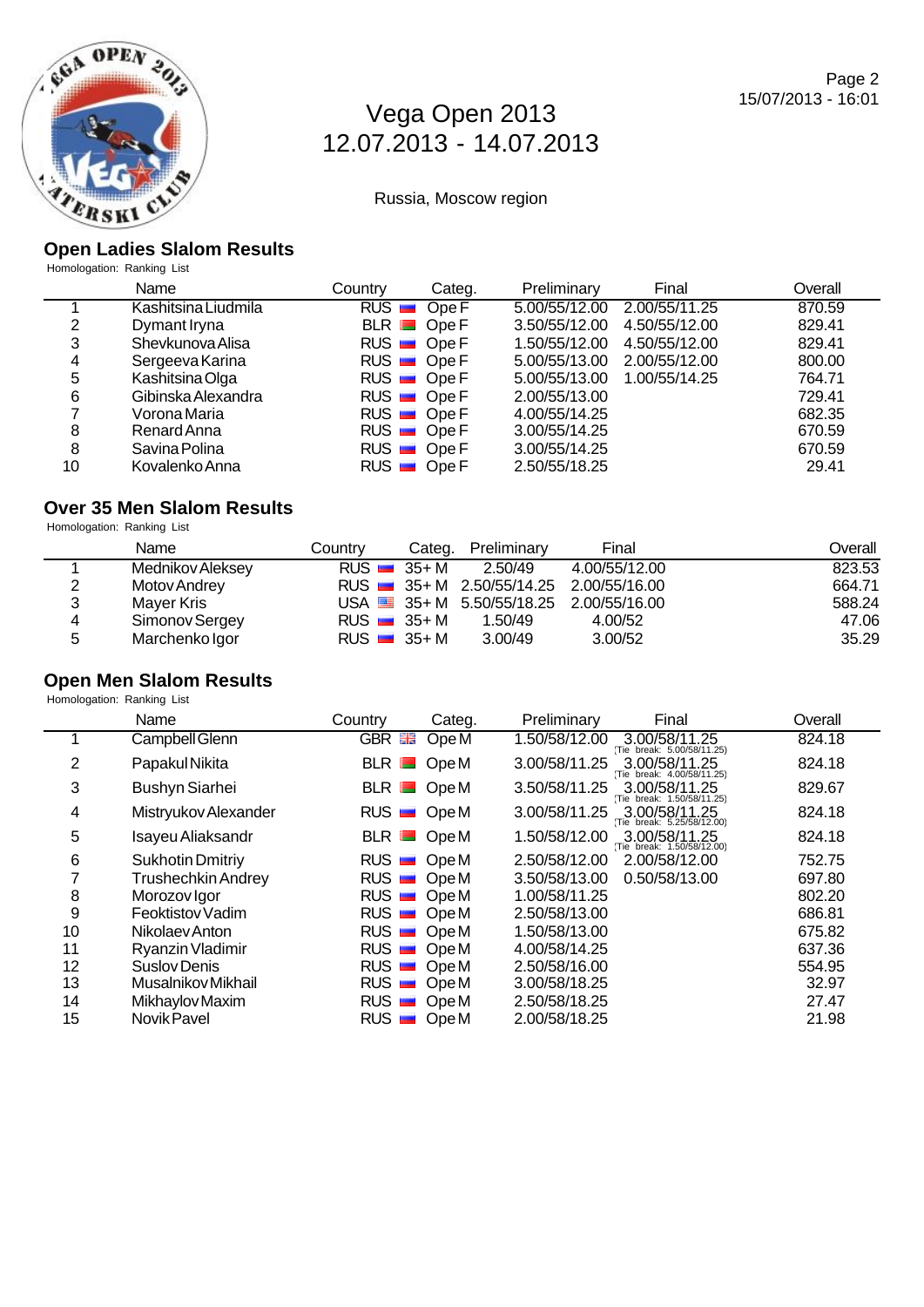

Russia, Moscow region

### **Under 14 Girls Tricks Results**

Homologation: Ranking List

|    | Name               | Country | Categ.                   | Preliminary | Final | Overall |
|----|--------------------|---------|--------------------------|-------------|-------|---------|
|    | Ivlyushkina Olga   | UKR I   | -14 F                    | 5960        | 6090  | 925.53  |
| 2  | Shevtsova Eva      | UKR I I | -14 F                    | 4080        | 4990  | 758.36  |
| 3  | Rybak Iryna        |         | UKR ██ -14 F             | 3320        | 4800  | 729.48  |
| 4  | Kuzmenko Ksenia    |         | UKR $\blacksquare$ -14 F | 4560        | 4580  | 696.05  |
| 5  | Zhirkova Polina    |         | RUS $\blacksquare$ -14 F | 2910        | 3960  | 601.82  |
| 6  | Ivashneva Victoria |         | RUS $-14$ F              | 2900        | 2160  | 440.73  |
| ⇁  | Politova Varvara   |         | RUS $-14$ F              | 2670        |       | 405.78  |
| 8  | Novikova Maria     |         | RUS $-14$ F              | 2060        |       | 313.07  |
| 9  | Timofeeva Julia    |         | RUS $-14F$               | 1570        |       | 238.60  |
| 10 | Presnova Ekaterina |         | RUS $-14$ F              | 980         |       | 148.94  |
| 11 | Parkhomenka Alena  |         | BLR $\blacksquare$ -14 F | 420         |       | 63.83   |
| 12 | Groznova Olga      |         | RUS $-14$ F              | 200         |       | 30.40   |

### **Under 17 Girls Tricks Results**

Homologation: Ranking List

|   | Name              | Countrv | Categ.                   | Preliminary | Final | Overall |
|---|-------------------|---------|--------------------------|-------------|-------|---------|
|   | Pozdniakova Daria |         | $RUS = 17F$              | 2750        | 3770  | 430.86  |
| 2 | Pirozhenko Anna   |         | UKR $\blacksquare$ -17 F | 4300        | 3710  | 491.43  |
| 3 | Gerasikova Maria  |         | $RUS = 17F$              | 2610        | 3620  | 413.71  |
| 4 | Badalian Anna     |         | RUS $-17F$               | 3380        | 3600  | 411.43  |
| 5 | Hvatova Tatiana   |         | RUS $\blacksquare$ -17 F | 3530        | 3260  | 403.43  |
| 6 | Palchits Tatiana  |         | RUS $\blacksquare$ -17 F | 970         |       | 110.86  |

## **Under 14 Boys Tricks Results**

Homologation: Ranking List

|   | Name                      | Country      | Categ.                   | Preliminary | Final | Overall |
|---|---------------------------|--------------|--------------------------|-------------|-------|---------|
|   | Samoilov Alexander        | UKR <b>E</b> | -14 M                    | 5850        | 6200  | 825.57  |
| 2 | Suslov Grigoriy           |              | $RUS = -14 M$            | 3800        | 4100  | 545.94  |
| 3 | Harbachuk Viktar          |              | BLR $\blacksquare$ -14 M | 4680        | 3240  | 623.17  |
| 4 | Piatrenka Stefan          |              | $BLR$ $-14M$             | 1920        | 1690  | 255.66  |
| 5 | Lipatov Sergey            |              | RUS $-14M$               | 4530        | 1630  | 603.20  |
| 6 | Presnov Nikita            |              | $RUS = -14 M$            | 1240        |       | 165.11  |
|   | <b>Sheleshnev Dmitriy</b> |              | $RUS = -14 M$            | 1040        |       | 138.48  |
| 8 | Zhirkov Ivan              |              | $RUS = -14 M$            | 830         |       | 110.52  |

#### **Under 17 Boys Tricks Results** Homologation: Ranking List

|   | Name              | Countrv | Categ.                   | Preliminary | Final | Overall |
|---|-------------------|---------|--------------------------|-------------|-------|---------|
|   | Fil'Chenko Danylo |         | UKR $\blacksquare$ -17 M | 5890        | 7920  | 753.57  |
|   | Purosau Mikhail   |         | BIR 17M                  | 7630        | 6220  | 725.98  |
| ົ | Nosachev Evgeny   |         | RUS $\blacksquare$ -17 M | 5130        | 5840  | 555.66  |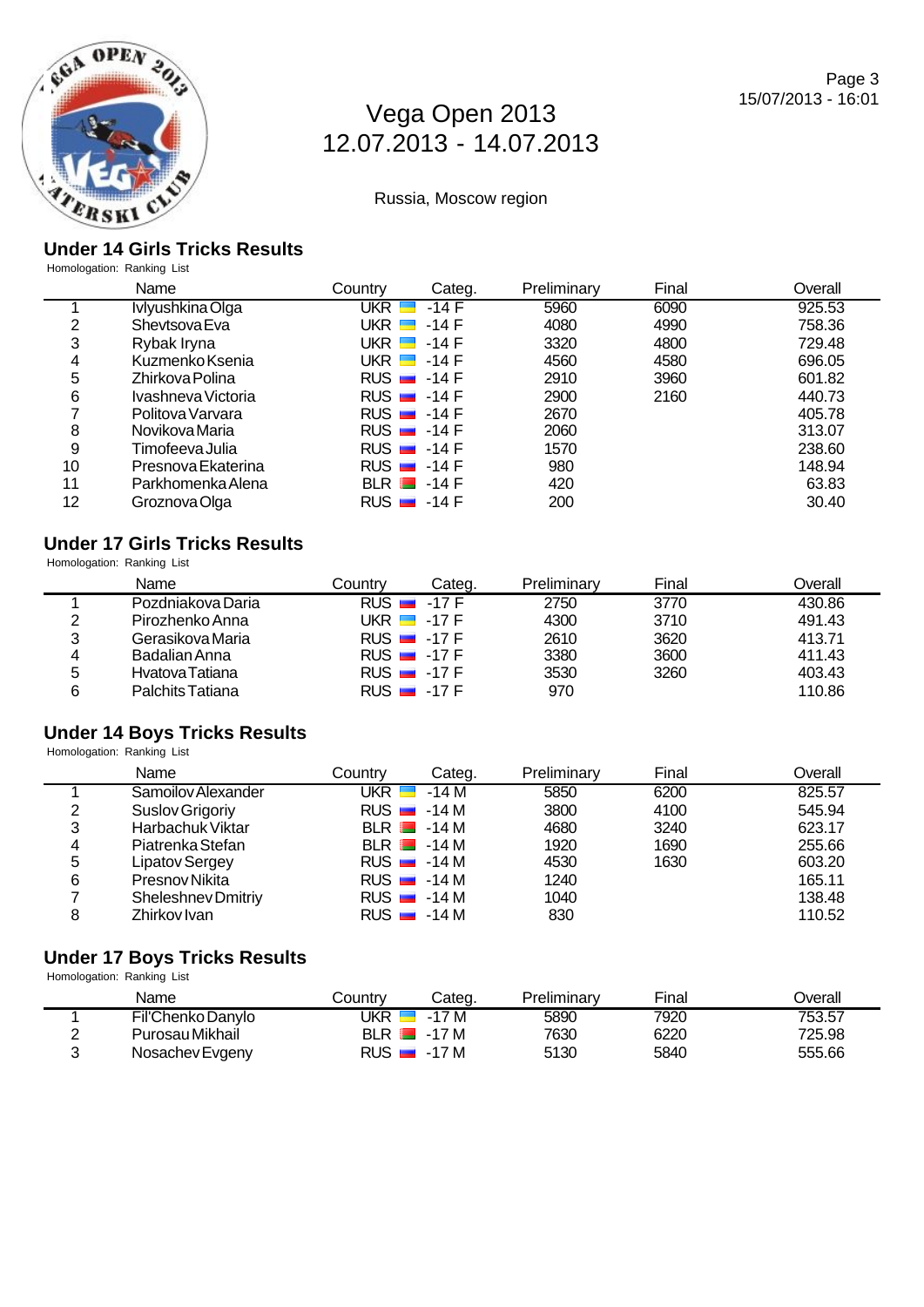

Russia, Moscow region

#### **Open Ladies Tricks Results**

Homologation: Ranking List

|   | Name               | Countrv | Categ.      | Preliminary | Final | Overall |
|---|--------------------|---------|-------------|-------------|-------|---------|
|   | Sergeeva Karina    |         | $RUS$ Ope F | 4660        | 6590  | 768.07  |
| 2 | Dymant Iryna       |         | $BLR$ Ope F | 5020        | 5930  | 691.14  |
| 3 | Churakova Tatiana  |         | $RUS$ Ope F | 7530        | 5660  | 877.62  |
| 4 | Kashitsina Olga    |         | $RUS$ Ope F | 4400        | 3630  | 512.82  |
| 5 | Vorona Maria       |         | $RUS$ Ope F | 2710        | 3100  | 361.31  |
| 6 | Gibinska Alexandra |         | $RUS$ Ope F | 2610        |       | 304.20  |
|   | Savina Polina      |         | $RUS$ Ope F | 2090        |       | 243.59  |

# **Open Men Tricks Results**

Homologation: Ranking List

|    | Name                      | Country | Categ.      | Preliminary | Final | Overall |
|----|---------------------------|---------|-------------|-------------|-------|---------|
|    | Deviatovski Oleg          |         | BLR OpeM    | 10290       | 10890 | 932.36  |
| っ  | Isayeu Aliaksandr         |         | $BLR$ OpeM  | 9710        | 9480  | 831.34  |
| 3  | Papakul Nikita            |         | $BLR$ OpeM  | 8930        | 8330  | 764.55  |
| 4  | <b>Alentiev Andrey</b>    |         | $RUS$ OpeM  | 5690        | 6210  | 531.68  |
| 5  | <b>Sukhotin Dmitriy</b>   |         | $RUS$ OpeM  | 6450        | 3470  | 552.23  |
| 6  | <b>Trushechkin Andrey</b> |         | $RUS$ OpeM  | 4250        |       | 363.87  |
|    | Mikhaylov Maxim           |         | $RUS$ OpeM  | 3720        |       | 318.49  |
| 8  | Nikolaev Anton            |         | $RUS$ OpeM  | 3460        |       | 296.23  |
| 9  | Feoktistov Vadim          |         | $RUS$ OpeM  | 2590        |       | 221.75  |
| 10 | Mikriukov Mikhail         |         | $RUS$ Ope M | 1720        |       | 147.26  |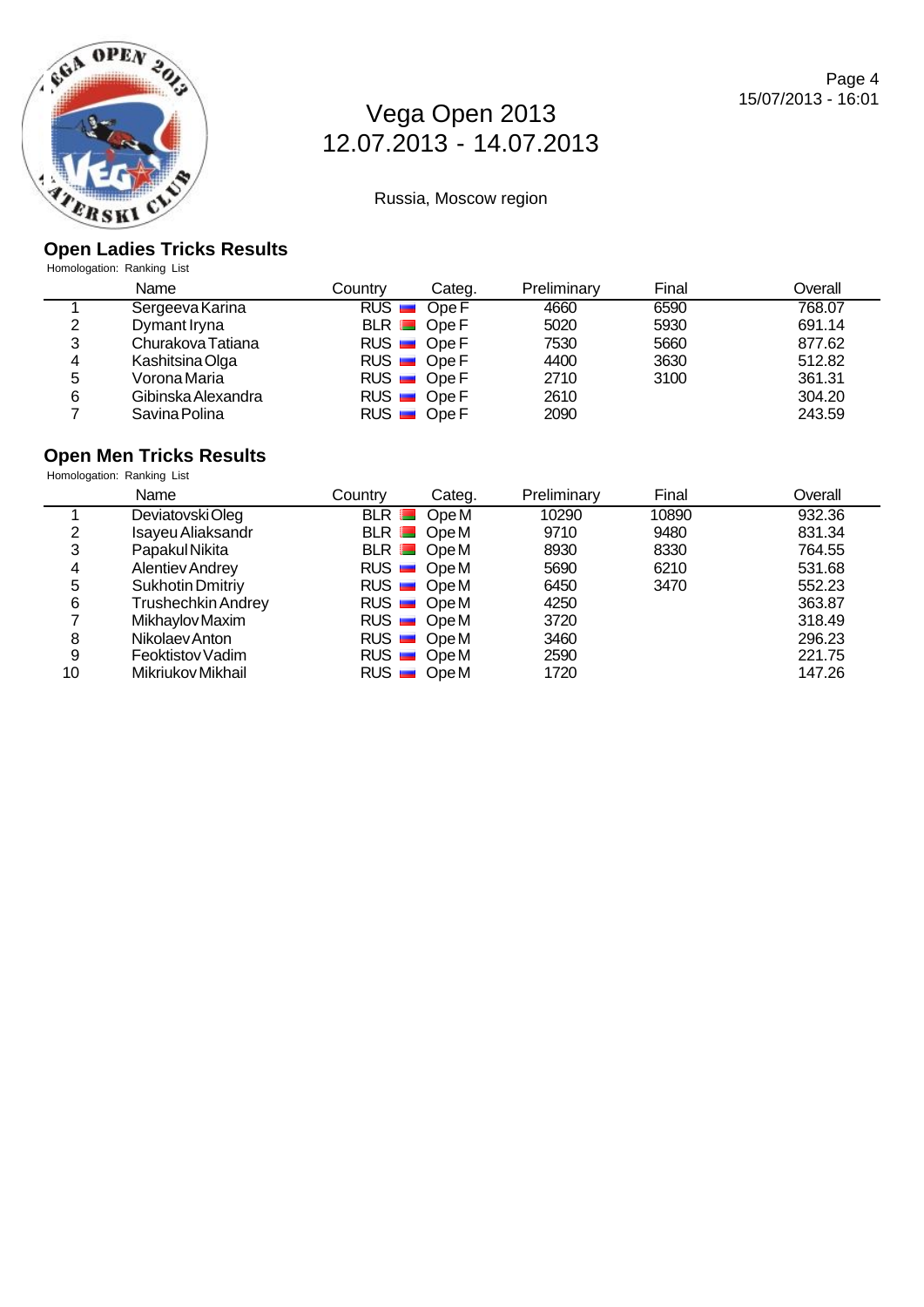

Russia, Moscow region

### **Under 14 Girls Jump Results**

Homologation: Ranking List

|   | Name               | Countrv      | Categ.                   | Preliminary       | Final             | Overall |
|---|--------------------|--------------|--------------------------|-------------------|-------------------|---------|
|   | Ivlyushkina Olga   | UKR <b>E</b> | -14 F                    | 27.1 <sub>m</sub> | 27.4m             | 775.67  |
| 2 | Zhirkova Polina    |              | RUS $-14F$               | 19.9 <sub>m</sub> | 19.7 <sub>m</sub> | 490.49  |
| 3 | Kuzmenko Ksenia    |              | UKR $\blacksquare$ -14 F | 13.1 <sub>m</sub> | 15.0 <sub>m</sub> | 304.18  |
| 4 | Rybak Iryna        |              | UKR $\blacksquare$ -14 F | 11.3m             | 12.1 <sub>m</sub> | 193.92  |
| 5 | Ivashneva Victoria |              | RUS $-14F$               | 11.2m             | 11.3m             | 163.50  |
| 6 | Novikova Maria     |              | RUS $-14F$               | 11.0m             |                   | 152.09  |

#### **Under 17 Girls Jump Results** Homologation: Ranking List

| . .               |            |            |             |                  |         |
|-------------------|------------|------------|-------------|------------------|---------|
| Name              | .ountryٽ   | Categ.     | Preliminary | -<br><b>Fina</b> | Jverall |
| Pozdniakova Daria | <b>RUS</b> | 17L<br>- 1 | 28.3m       | 29.6m            | 597.88  |
| Palchits Tatiana  | RUS.       | $-17$ F    | 16.8m       | 15.8m            | 259.26  |

## **Under 14 Boys Jump Results**

Homologation: Ranking List

|   | Name               | Countrv | Categ.                   | Preliminary       | Final             | Overall |
|---|--------------------|---------|--------------------------|-------------------|-------------------|---------|
|   | Arefiev Egor       |         | RUS $\blacksquare$ -14 M | 38.6m             | 39.0 <sub>m</sub> | 881.54  |
| 2 | Samoilov Alexander |         | UKR $\blacksquare$ -14 M | 30.8 <sub>m</sub> | 32.3 <sub>m</sub> | 696.97  |
| 3 | Suslov Grigoriy    |         | $RUS = -14 M$            | 29.3m             | 30.1 <sub>m</sub> | 636.36  |
| 4 | Lipatov Sergey     |         | $RUS = -14 M$            | 26.8m             | 28.5m             | 592.29  |
| 5 | Harbachuk Viktar   |         | $BLR$ $-14M$             | 22.9 <sub>m</sub> | 26.0m             | 523.42  |
| 6 | Piatrenka Stefan   |         | $BLR$ $-14M$             | 12.9 <sub>m</sub> |                   | 162.53  |

### **Under 17 Boys Jump Results**

Homologation: Ranking List

|   | Name              | Countrv | Cateɑ.                   | Preliminary | Final             | Overall |
|---|-------------------|---------|--------------------------|-------------|-------------------|---------|
|   | Nosachev Evgeny   |         | $RUS = 17 M$             | 40.6m       | 44.9m             | 820.35  |
| ◠ | Fil'Chenko Danylo |         | UKR $\blacksquare$ -17 M | 40.5m       | 43.8m             | 796.54  |
| 2 | Purosau Mikhail   |         | $BLR$ $-17M$             | 34.3m       | 36.1 <sub>m</sub> | 629.87  |
| 4 | Ovchinnikov Gleb  |         | RUS $-17M$               | 31.8m       | 33.3 <sub>m</sub> | 569.26  |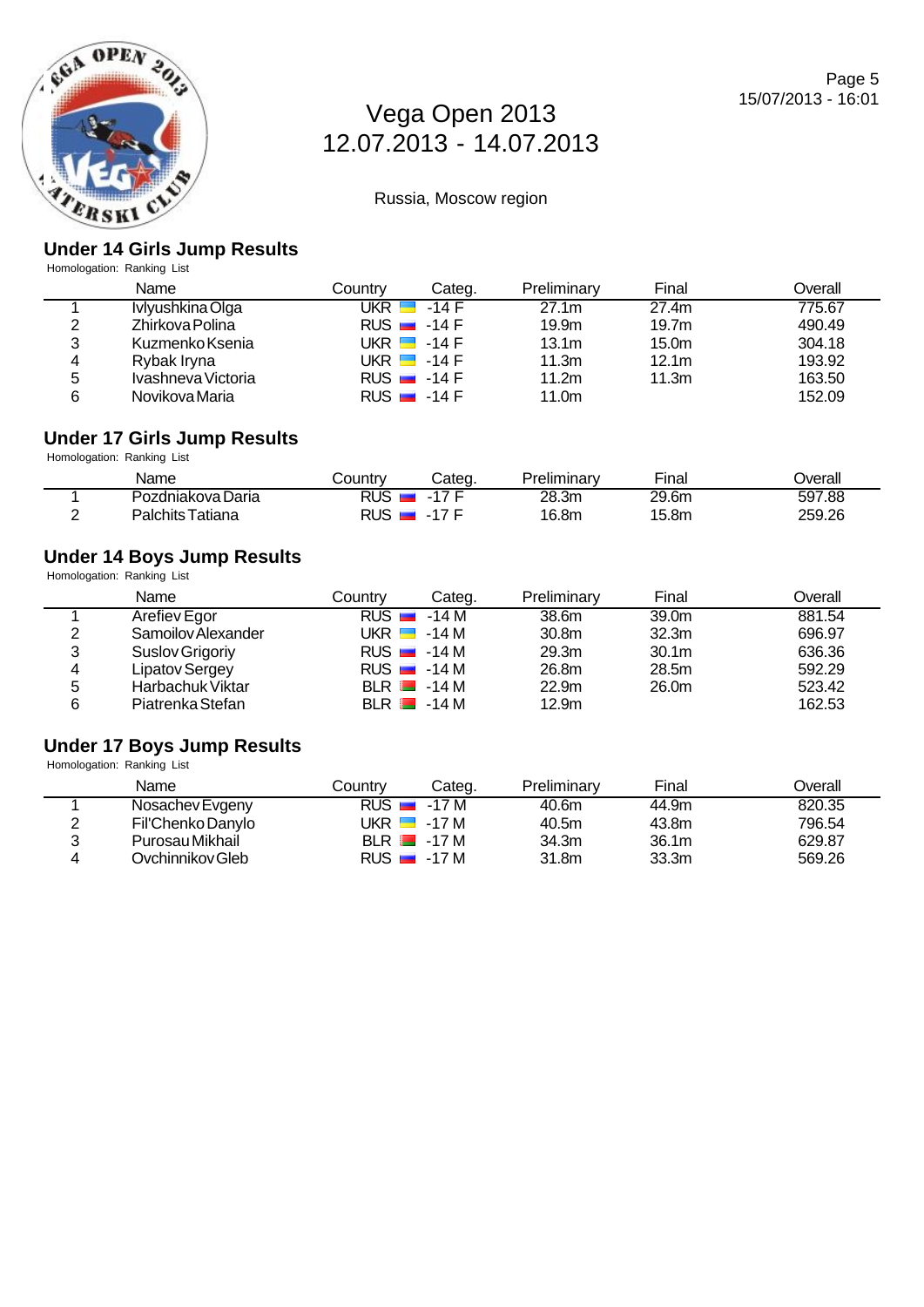

Russia, Moscow region

### **Open Ladies Jump Results**

Homologation: Ranking List

| Name               | Countr∨              | Categ.  | Preliminary | Final | ⊃verall |
|--------------------|----------------------|---------|-------------|-------|---------|
| Kashitsina Olga    | <b>RUS</b>           | Ope F   | 44.7m       | 43.9m | 866.67  |
| Gibinska Alexandra | $RUS$ $\blacksquare$ | ∡ Ope F | 43.2m       | 43.3m | 834.48  |
| Savina Polina      | $RUS$ $\blacksquare$ | Ope F   | 29.8m       | 29.3m | 524.14  |

#### **Open Men Jump Results**

| Homologation: Ranking List |                         |         |                             |             |       |         |
|----------------------------|-------------------------|---------|-----------------------------|-------------|-------|---------|
|                            | Name                    | Country | Categ.                      | Preliminary | Final | Overall |
|                            | Ryanzin Vladimir        |         | $RUS$ OpeM                  | 56.7m       | 57.1m | 824.01  |
| 2                          | Isayeu Aliaksandr       |         | $BLR$ $\blacksquare$ $OpeM$ | 51.9m       | 54.7m | 784.54  |
| 3                          | Papakul Nikita          |         | $BLR$ OpeM                  | 54.7m       | 52.5m | 784.54  |
| 4                          | <b>Sukhotin Dmitriy</b> |         | $RUS$ OpeM                  | 45.3m       | 49.9m | 705.59  |
| 5                          | Morozov Igor            |         | $RUS$ OpeM                  | 56.9m       |       | 820.72  |
| 6                          | Novik Pavel             |         | $RUS$ OpeM                  | 40.4m       |       | 549.34  |
|                            | Mikhaylov Maxim         |         | $RUS$ OpeM                  | 37.4m       |       | 500.00  |
| 8                          | Musalnikov Mikhail      |         | $RUS$ OpeM                  | 34.0m       |       | 444.08  |

# **Open Ladies Overall Results**

| Name               | Countrv              | Categ.  | Slalom | Tricks | Jump   | <b>Dverall</b> |
|--------------------|----------------------|---------|--------|--------|--------|----------------|
| Kashitsina Olga    | $RUS$ $\blacksquare$ | Ope F   | 764.71 | 512.82 | 866.67 | 2144.20        |
| Gibinska Alexandra | RUS <del>⊡</del>     | . Ope F | 729.41 | 304.20 | 834.48 | 1868.09        |
| Savina Polina      | $RUS$ $\blacksquare$ | Ope F   | 670.59 | 243.59 | 524.14 | 1438.32        |

### **Open Men Overall Results**

|   | Name                    | Countrv | Categ.                               | Slalom | Tricks | Jump   | Overall |
|---|-------------------------|---------|--------------------------------------|--------|--------|--------|---------|
|   | Isayeu Aliaksandr       | BLR     | Ope M                                | 824.18 | 831.34 | 784.54 | 2440.06 |
| ◠ | Papakul Nikita          |         | $BLR$ $\blacksquare$ $OpeM$          | 824.18 | 764.55 | 784.54 | 2373.27 |
| 3 | <b>Sukhotin Dmitriv</b> |         | $RUS$ $\blacksquare$ $\bigcirc$ De M | 752.75 | 552.23 | 705.59 | 2010.57 |
| 4 | Mikhaylov Maxim         |         | $RUS$ $\blacksquare$ $\bigcirc$ DeM  | 27.47  | 318.49 | 500.00 | 845.96  |